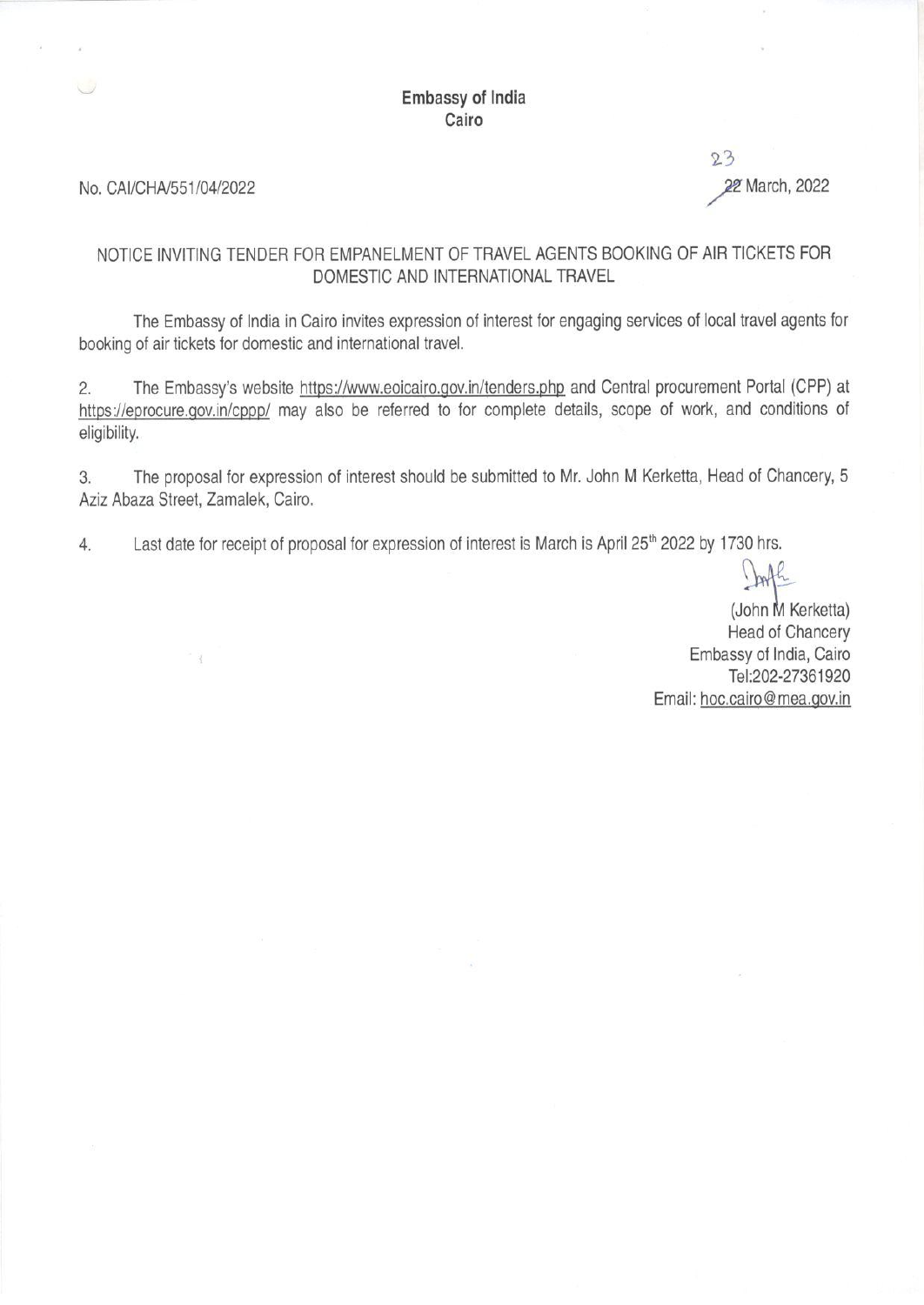### **Embassy of India Cairo**

# NOTICE INVITING TENDER FOR EMPANELMENT OF TRAVEL AGENTS FOR BOOKING OF AIR TICKETS FOR DOMESTIC AND INTERNATIONAL TRAVEL

Sealed quotations are invited for empanelment of local travel agencies for booking of air tickets for domestic and international travel to the officers and their family members of the Embassy of India in Cairo. The scope of work and other terms and conditions are mentioned here under:-

#### **TERMS AND CONDITIONS**

- **1. SCOPE OF WORK:-** The following would be the scope of work:-
- (a) Booking of best available fare air tickets in the communicated category on domestic sector, i.e. within Egypt.
- (b) Booking of best available fare air tickets in the communicated category on international sector.

The Embassy may request for booking of air tickets in Economy/Business/Club/First Class

- **2. ELIGIBILITY CRITERIA:-** The tendering service provider company/firm/agency should fulfill following technical specifications:-
- 2.1 Brief history of the travel agency to be attached.
- 2.2 The travel agency should be registered with concerned mandatory Egyptian Authorities and approved by IATA (The International Air Transport Association). The travel agency should be registered with all requisite and mandatory Egyptian and other authorities, concerned. **Photocopies of registration of the agency, taxation and other authorities concerned including approval of IATA to be attached**.
- 2.3 The travel agency should be equipped with the requisite infrastructure in the form of Airline Computerized Reservation Systems (CRS), electronic mail and other modern communication systems.
- 2.4 The bidder should have an experience of at least two (2) years in similar works of booking/purchasing for domestic and international tickets for international organisations and Corporates etc including for any Diplomatic Mission etc. **Client list and proof of documents in support of possession of requisite experience by the agency to be attached.**
- 2.5 The agency shall submit **an undertaking on its letter head stating that the agency has not been blacklisted by any Governmental or other institution**.
- 2.6 Agency must have at least one physical office in Cairo province (Egypt).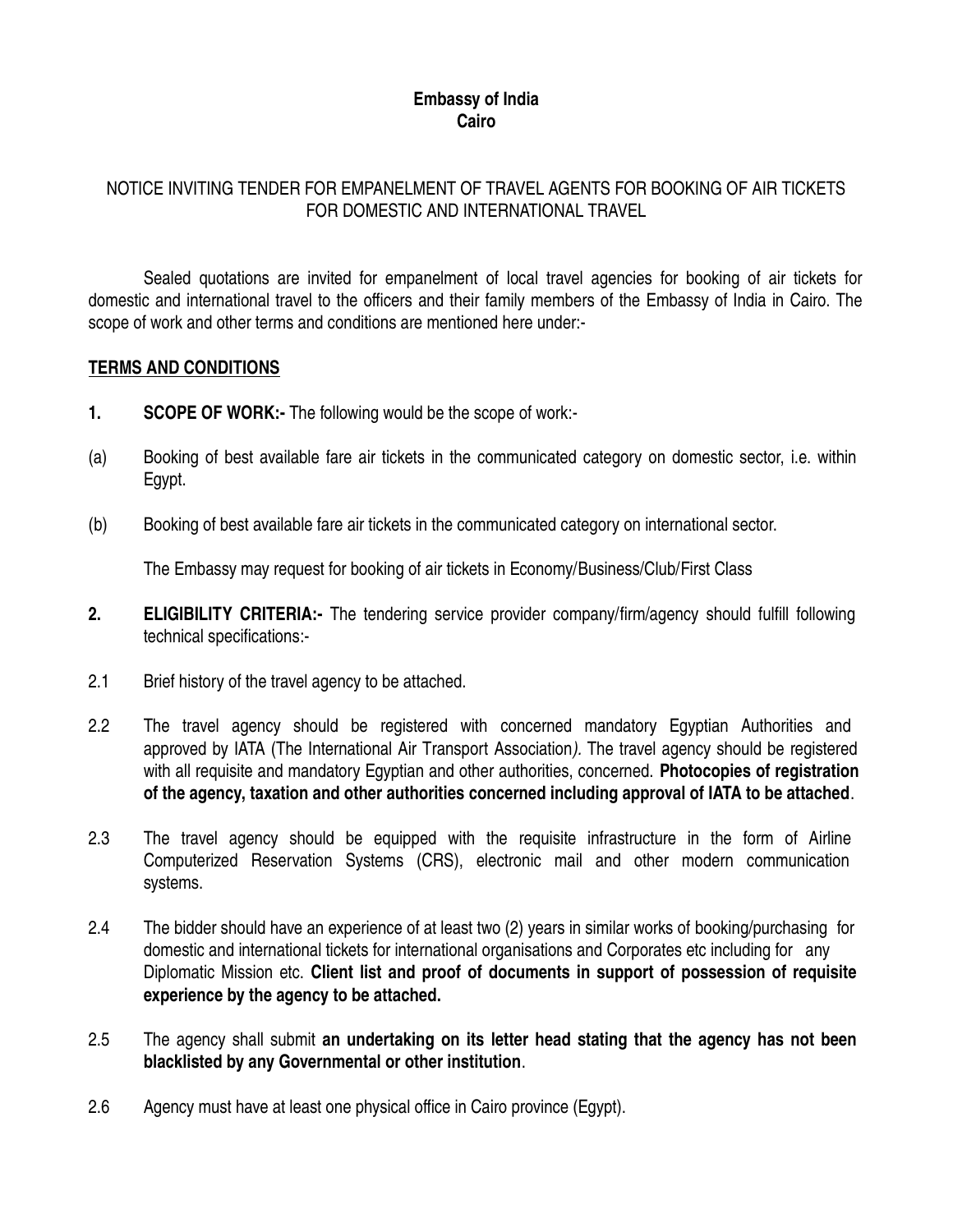# 3. **TERMS AND CONDITIONS:**

- i. The agents provides the best available fare in the requested category at all times. The agent should be able to send quotations by quickest means like Fax/Email to Embassy with information like flight number and date of travel, cost of one ticket (EGP), discounts, if any, commercial tax, if any etc. within a short period of time even within one or two hours in cases of emergency. The requests for such information will be conveyed by email only. The agent should be able to provide service on holidays/beyond working hours in cases of urgency.
- ii. During office hours, the agency must remain reachable by phone and email.
- iii. The agency must ensure availability of one contact person for urgent bookings beyond office hours (0900- 1730 hrs), weekends and holidays. The contact person must be available over phone, email and any other form of mobile communication app that is intimated by the Embassy.
- iv. Embassy's request for booking of air tickets may be addressed promptly, preferably within 2 or 3 hours. In case of any urgency, the request may be addressed at the earliest possible.
- v. Mere submission of quotation for ticket, does not construe as purchase order. Separate purchase order by email will be issued if the quotation is acceptable. On every occasion, the final award of work (i.e. booking of ticket) shall be given to the agent with lowest quote.
- vi. The tenure of the contract shall ordinarily be one year. However, the competent authority may at his discretion allow extension of the tenure of contract, up to two spells of one year each subject to satisfactory services of the firm.
- vi. The decisions of the Embassy of India in Cairo or any other officer authorised by the Embassy of India, Cairo shall be final and binding on the firm for the purpose of determining satisfactory services.
- vii. Embassy of India, Cairo reserves right to reject any or all of the proposals without assigning any reason what so ever.
- viii. Embassy of India, Cairo reserves the right to empanel any travel agency and to cancel the empanelment at any time, without assigning any reason what so ever. Submission of the application does not confer any right on any applicant for empanelment with Embassy of India, Cairo.
- ix. The payment shall be released on submission of invoices by Cheque. A credit period of minimum 4 weeks shall be allowed by the travel agency.
- x. The invoice shall clearly mention the cost of ticket and the agency charges, if any being levied for the services rendered. Embassy being a Diplomatic Mission in Egypt has tax exempt status and hence, Embassy will not pay any taxes on agency charges as per the tax-exempt status.
- xi. The agent will be responsible for any wrong booking/purchase made by them.
- **4. SUBMISSION OF BIDS**: The bidding agencies are required to submit documents as detailed in the Eligibility Criteria (2). The bids complete in all respect in sealed envelopes may be hand delivered or sent